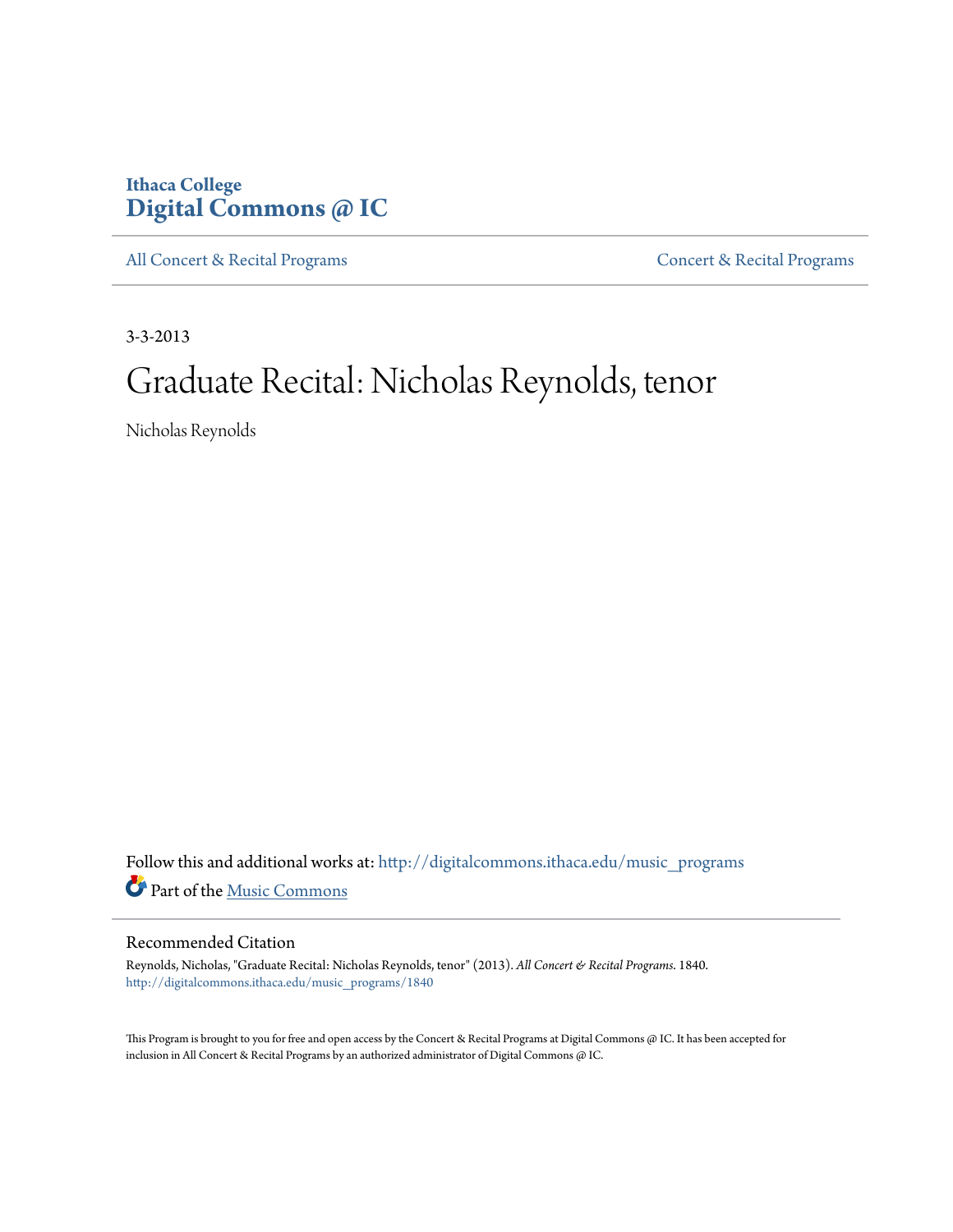# **Graduate Recital:** Nicholas Reynolds, tenor

Siu Yan Luk, piano

Hockett Family Recital Hall Sunday March 3rd, 2013 8:15 pm



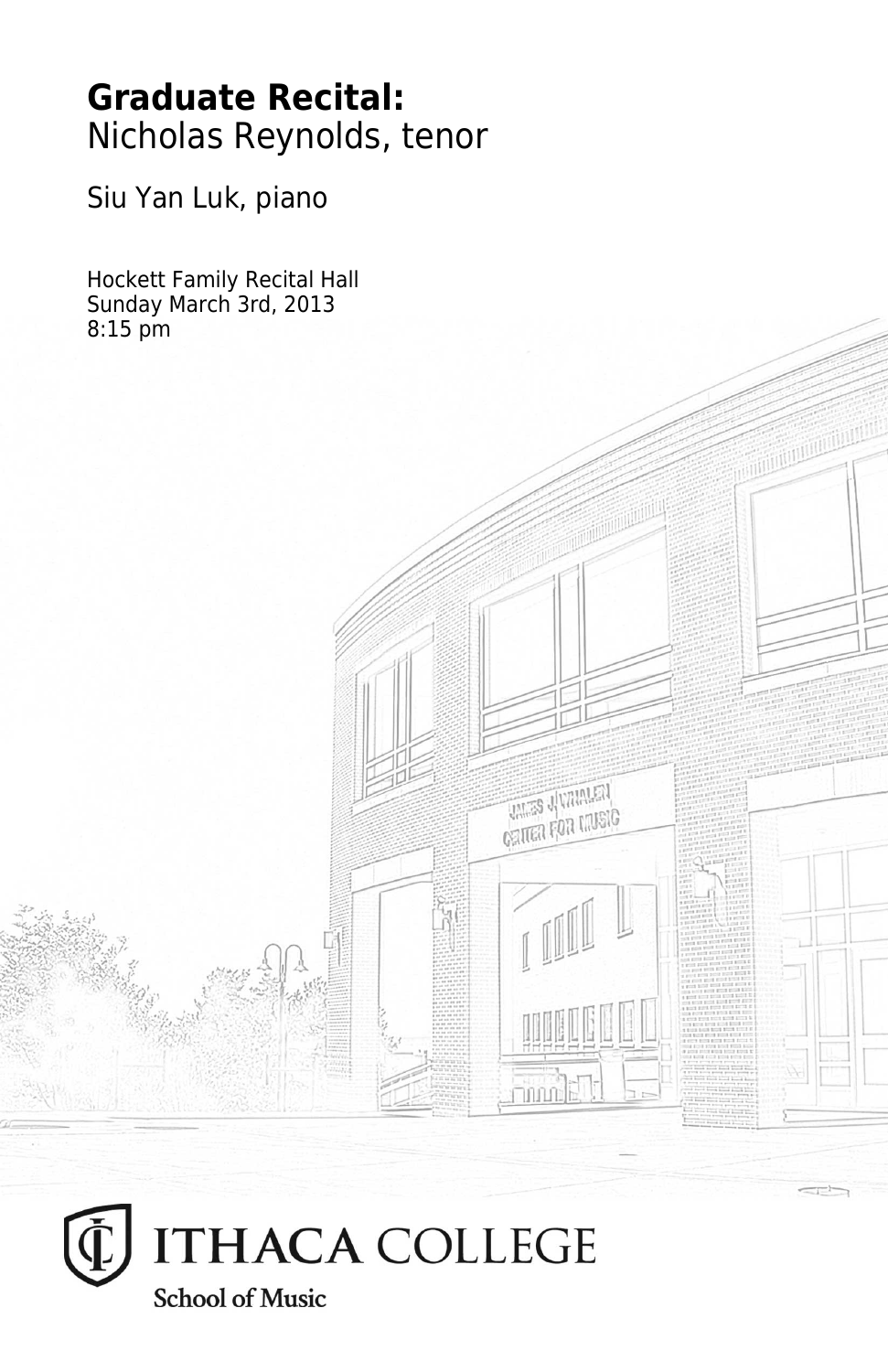This recital is in fulfillment of the degree Masters of Voice Performance. Nicholas Reynolds is from the studio of Carol McAmis.

## **Program**

Judas Maccabaeus G. F. Handel Sound an Alarm

Stänchen, Op. 17, No. 2 Ich trage meine minne, Op. 32, No. 1 Breit' über mein haupt, Op. 19, No. 2 Zueignung, Op. 10, No. 1

Tosca Giacomo Puccini Recondita armonia

# **Intermission**

L'invitation au voyage Sérénade Florentine Élégie

Deità silvane I fauni Musico in horto Egle Aqua Crepuscolo

Ottorino Respighi (1879-1936)

Richard Strauss (1864-1949)

Henri Duparc (1848-1933)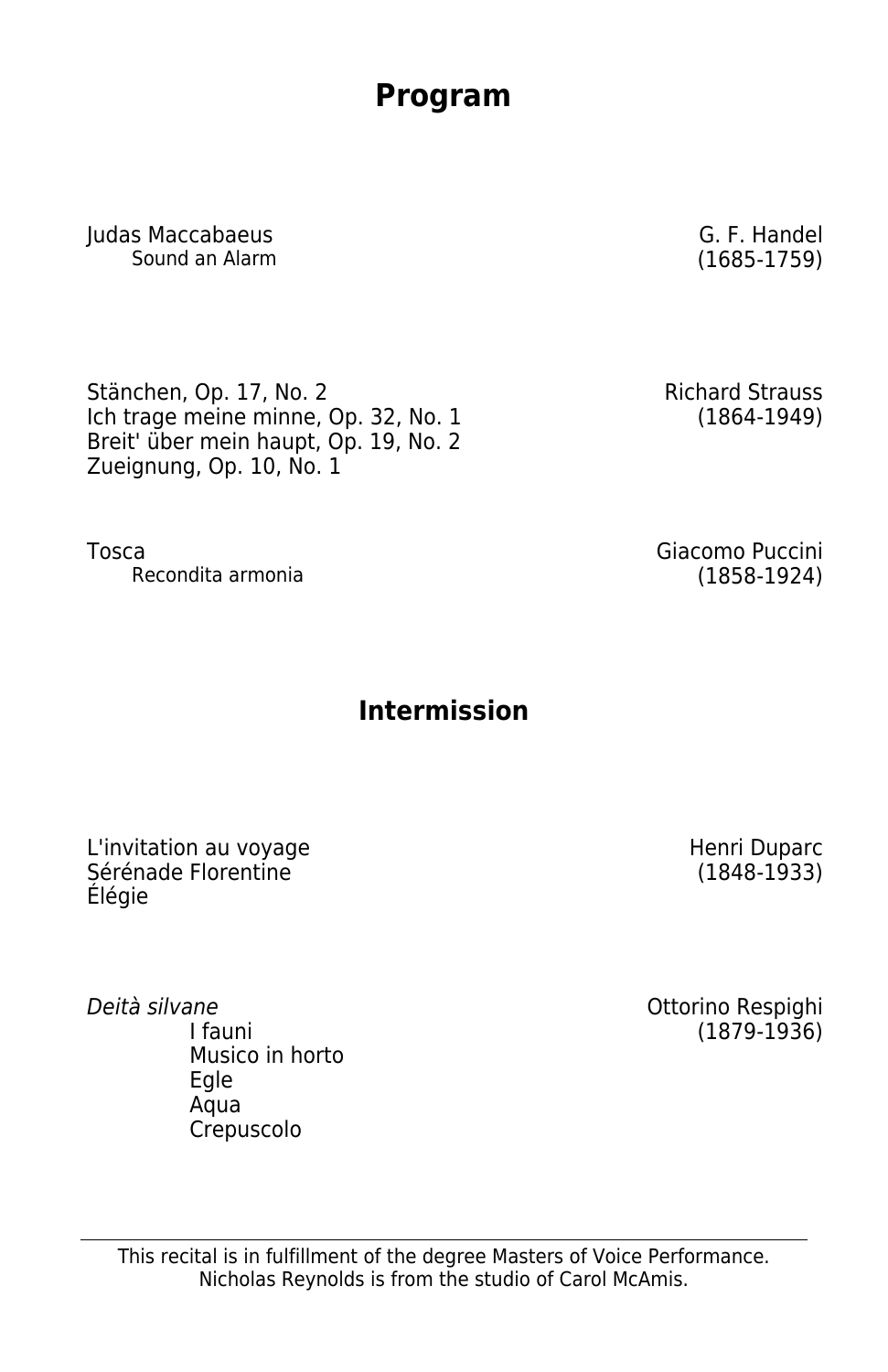#### **Ständchen (Serenade)**

Mach' auf, mach' auf, doch leise mein Open up, open, but softly my dear, Kind,

Ein Blatt an den Büschen und Hecken. Aleaf on bush or hedge.

Drum leise, mein Mädchen, dass nichts So, softly, my maiden, so that nothing sich regt, stirs,

Nur leise die Hand auf die Klinke gelegt. Just lay your hand softly on the door

Mit Tritten, wie Tritte der Elfen so sacht, With steps as soft as the footsteps of

Mondscheinnacht,

Und duften im Schlaf, nur die Liebe ist Fragrant in sleep, only love is awake. wach.

geheimnisvoll

Unter den Lindenbäumen, Beneath the lindens,

Die Nachtigall uns zu Häupten soll The nightingale over our heads

Von unseren Küssen träumen, Shall dream of our kisses,

erwacht.

Um keinen vom Schlummer zu wecken. So as to wake no one from sleep.

Kaum murmelt der Bach, kaum zittert The brook hardly murmers, the wind<br>
im Wind<br>
hardly shakes hardly shakes

latch.

elves,

Die über die Blumen hüpfen, Soft enough to hop over the flowers, Flieg leicht hinaus in die Fly lightly out into the moonlit night,

Zu mir in den Garten zu schlüpfen. To steal to me in the garden.

Rings schlummern die Blüten am The flowers are sleeping along the<br>rippling brook. rippling brook,

Sitz nieder, hier dämmert's Sit, here it darkens mysteriously

Und die Rose, wenn sie am Morgen And the rose, when it wakes in the rowacht.

Hoch glühn von den Wonnenschauern Shall glow from the wondrous passions der Nacht. of the night.

#### **Ich trage meine Minne (I carry my love)**

Ich trage meine Minne I carry my love<br>
I carry my love<br>
I carry mute with rapture with rapture with rapture with rapture with rapture with rapture with rapture with the view of the view of the view of the view of the view vor Wonne stumm,<br>
Im Herzen und im Sinne and a mute with rapture,<br>
in my heart and in mit mir herum.<br>
Ia, dass ich dich gefunden, var var var ves, our encounter, Ja, dass ich dich gefunden, du liebes Kind,<br>
Dearest one,<br>
Das freut mich alle Stunden Tage, 
Deares through all the days Das freut mich alle Stunden Tage, Cheers through all the days of the days of the days of the days of the days<br>die mir beschieden sind.. die mir beschieden sind.. Und ob auch der Himmel trübe, Though skies are grim,<br>Kohlschwarz die Nacht. Though skied and iet-black is the nig Hell leuchtet meiner Liebe<br>
aoldsonnige Pracht.<br>
aold-shining splendor. Und lügt auch die Welt in Sünden, And though decision decision of the single is the single is the singular ver<br>Single singular is the single single single single single single single single single single single single sin so tut mir's weh. Die Arge muss erblinden and it grieves me,<br>
vor deiner Unschuld Schnee.<br>
its wretchedness v

in my heart and in my mind And jet-black is the night, gold-shining splendor.<br>And though decietful is the sinful its wretchedness will be blinded by your snow-like innocence.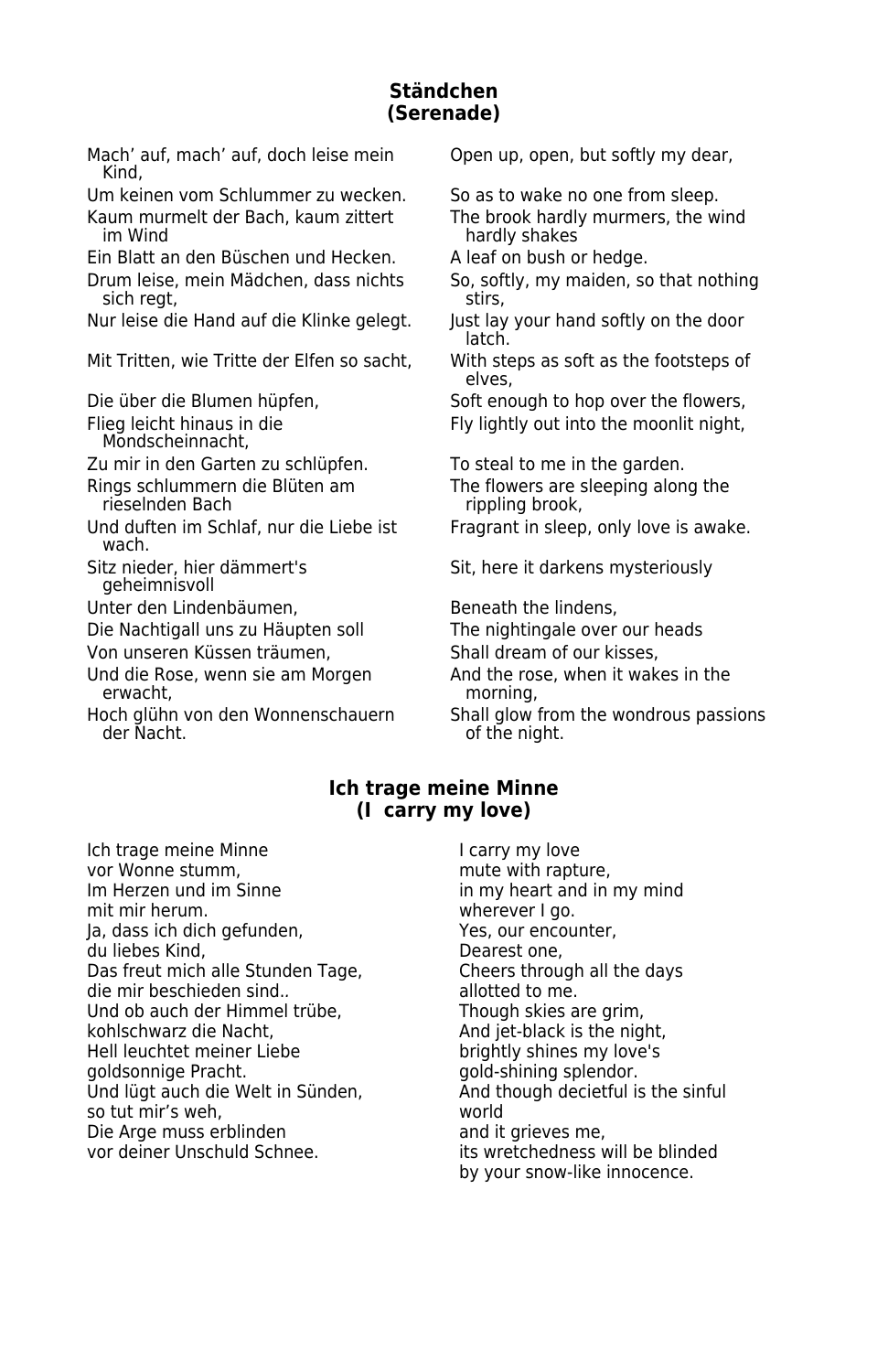#### **Breit' über mein Haupt (Spread over my head)**

schwarzes Haar, and incline to me your face, Neig' zu mir dein Angesicht, so that into my soul, so brightly and Da strömt in die Seele so hell und klar clearly,

Ich will nicht droben der Sonne above,

Ich will nur deiner Locken Nacht and the radiance of your gaze. Und deiner Blicke Glanz.

Breit' über mein Haupt dein Spread over my head your black hair,

will stream your eye's light.

Mir deiner Augen Licht. I do not want the splendor of the sun

Pracht, **nor the glittering crown of stars**; Noch der Sterne leuchtenden Kranz, I want only the night of your locks

#### **Zueignung (Devotion)**

Dass ich fern von dir mich quäle, and How I suffer far from you,<br>Liebe macht die Herzen krank. Howe makes the heart sick. Liebe macht die Herzen krank,<br>Habe Dank Einst hielt ich, der Freiheit Zecher,<br>Hoch den Amethysten Becher, Und du segnetest den Trank,<br>Habe Dank, Und beschworst darin die Bösen,<br>Bis ich, was ich nie gewesen, Habe Dank. heart,

Ja, du seisst es, teure Seele, Yes, you know it, dearest soul, Jas sich fern von dir mich quale, Yes, you know it, dearest soul, Have thanks.<br>Once I, drinker of freedom, Held high the amethyst beaker,<br>And you blessed the drink, Have thanks.<br>And you exorcised the evils in it. Bis ich, was ich nie gewesen, end alle and the Until I, as I had never been before, and the Herz dir sank, and the Blessed, blessed sank upon your Blessed, blessed sank upon your Have thanks.

#### **Recondita armonia (Enigmatic Harmony)**

Recondita armonia<br>
Di bellezze diverse! È bruna Floria. Contra enterna beautie: L'ardente amante mia, entre la compositoria del Flora, en el Flora, en el Flora, en el Flora, en el Flora, en e<br>El tel beltade ignotal de la compositoria de la provincia de la contradición de la contradición de la contradi E te, beltade ignota, my passionate lover, http://www.my passionate lover, cintal diversions of the control of<br>Cinta di chiome bionde! Tu azzurro hai l'occhio, Tosca hai<br>l'occhio nero! L'arte nel suo mistero<br>Le diverse bellezze insiem confonde: Art in its mystery Le diverse bellezze insiem confonde: Ma nel ritrar costei and the Senate Blends the different beauties and the Blends the different beauties and the B Il mio solo pensiero, Tosca, sei tu!

Of different beauties! Dark-haired is And you, nameless beauty,<br>Crowned with blonde tresses! You have blue eyes; Tosca's eyes are<br>black! But in portraying her My only thought, Tosca, is you!

#### **L'invitation au voyage (The invitation to a voyage)**

Mon enfant, ma sœur, My child, my sister, Songe à la douceur think of the sweetness Aimer à loisir, and the same and the To love at leisure, Aimer et mourir and to love and to die

D'aller là-bas vivre ensemble, of going there to live together!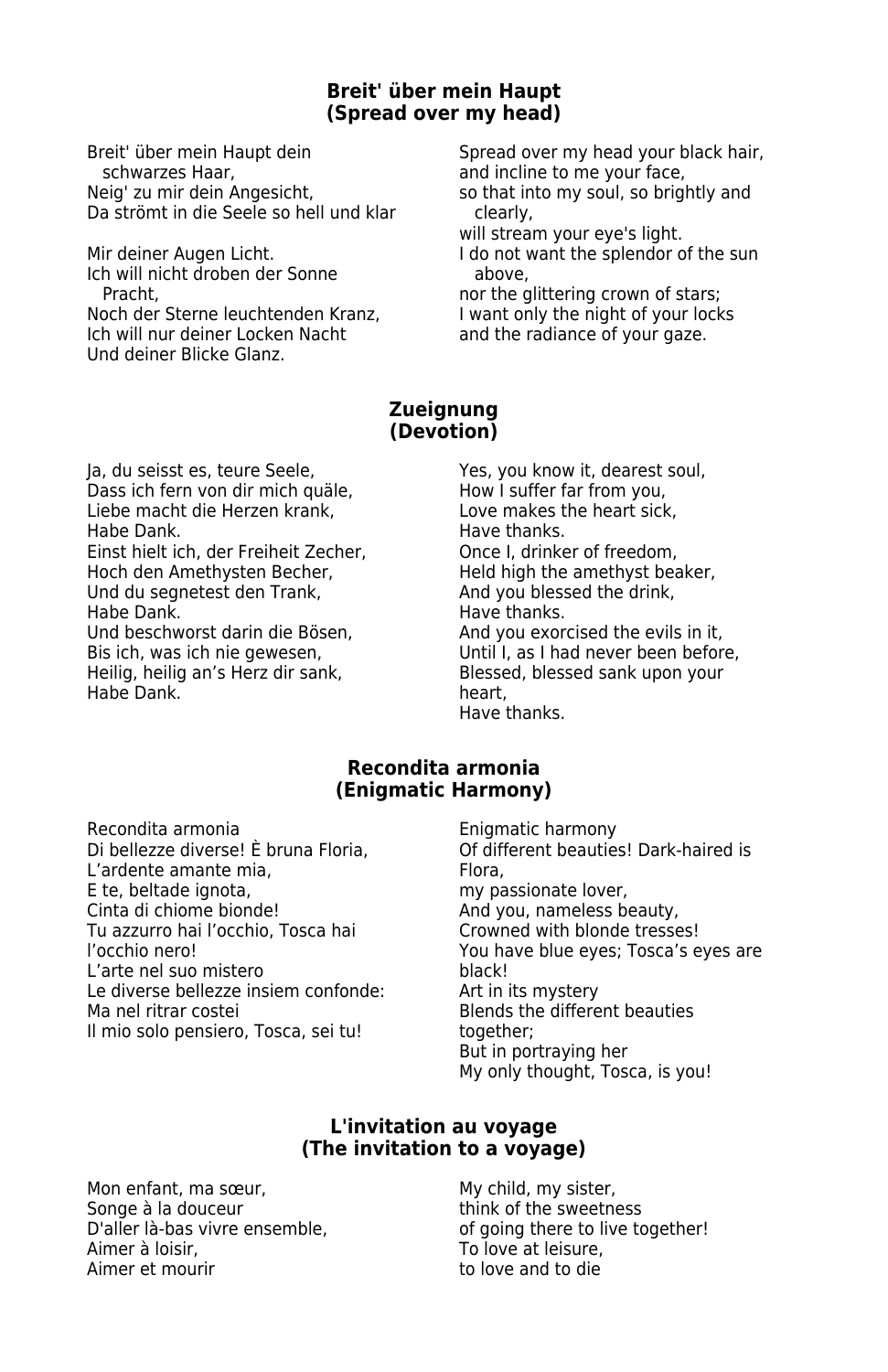Au pays qui te ressemble.  $\qquad \qquad$  in a country that resembles you! Les soleils mouillés<br>
De ces ciels brouillés<br>
De ces ciels brouillés<br>
The misty suns de those moist Pour mon esprit ont les charmes<br>Si mystérieux Si mystérieux and some Somysterious<br>
Somysterious<br>
De tes traîtres yeux, some Some Some Some Conservations Brillant à travers leurs larmes.<br>
Là, tout n'est qu'ordre et beauté, 
Sout n'est qu'ordre et beauté, 
Sout n'est qu'ordre et beauté, Là, tout n'est qu'ordre et beauté,<br>Luxe, calme et volupté, Luxe, calme et volupté.<br>
Vois sur ces canaux<br>
Vois sur ces canaux Dormir ces vaisseaux<br>
Dont l'humeur est vagabonde:<br>
Sleep that like to roam. Dont l'humeur est vagabonde;<br>
C'est pour assouvir de to roam.<br>
To gratify C'est pour assouvir<br>Ton moindre désir Ton moindre désir<br>Ou'ils viennent du bout du monde. 
your every desire<br>
they have come fi Les soleils couchants<br>
Revêtent les champs,<br>
The suns sleep Revêtent les champs, The suns sleep<br>
Les canaux, la ville entière.<br>
Clothe the fields. Les canaux, la ville entière,<br>D'hyacinthe et d'or; D'hyacinthe et d'or;<br>
Le monde s'endort entre the town with reddish-orange and Dans une chaude lumière!<br>
Là, tout n'est qu'ordre et beauté, in warmth and light. Là, tout n'est qu'ordre et beauté,<br>Luxe, calme et volupté.

of those ,moist skies<br>for my spirit have the charmes Of your treacherous eyes<br>shining through their tears. See on these canals,<br>Sleep these vessels, they have come from the ends of the with reddish-orange and gold. There, all is harmony and beauty, luxury, calm and delight.

#### **Sérénade Florentine (Florentine Serenade)**

Étoile dont la beauté luit subsetsion sous Star whose beauty shines Comme un diamant dans la nuit, like a diamond in the night Regarde vers ma bien-aimée Look toward my beloved Dont la paupière s'est fermée.<br>Et fais descendre sur ses yeux and send down upon her eyes Et fais descendre sur ses yeux La bénédiction des cieux. The benediction of the skies.. Elle s'endort... Par la fenêtre She sleeps... by the window. En sa chambre heureuse pénètre; Enter her blissful bedroom; Sur sa blancheur, comme un baiser, Upon her whiteness, like a kiss, Viens jusqu'à l'aube te poser Come, just as the sun is rising, Et que sa pensée, alors, rêve so that she thinks, even dreams, D'un astre d'amour qui se lève! that a star of love wakes her!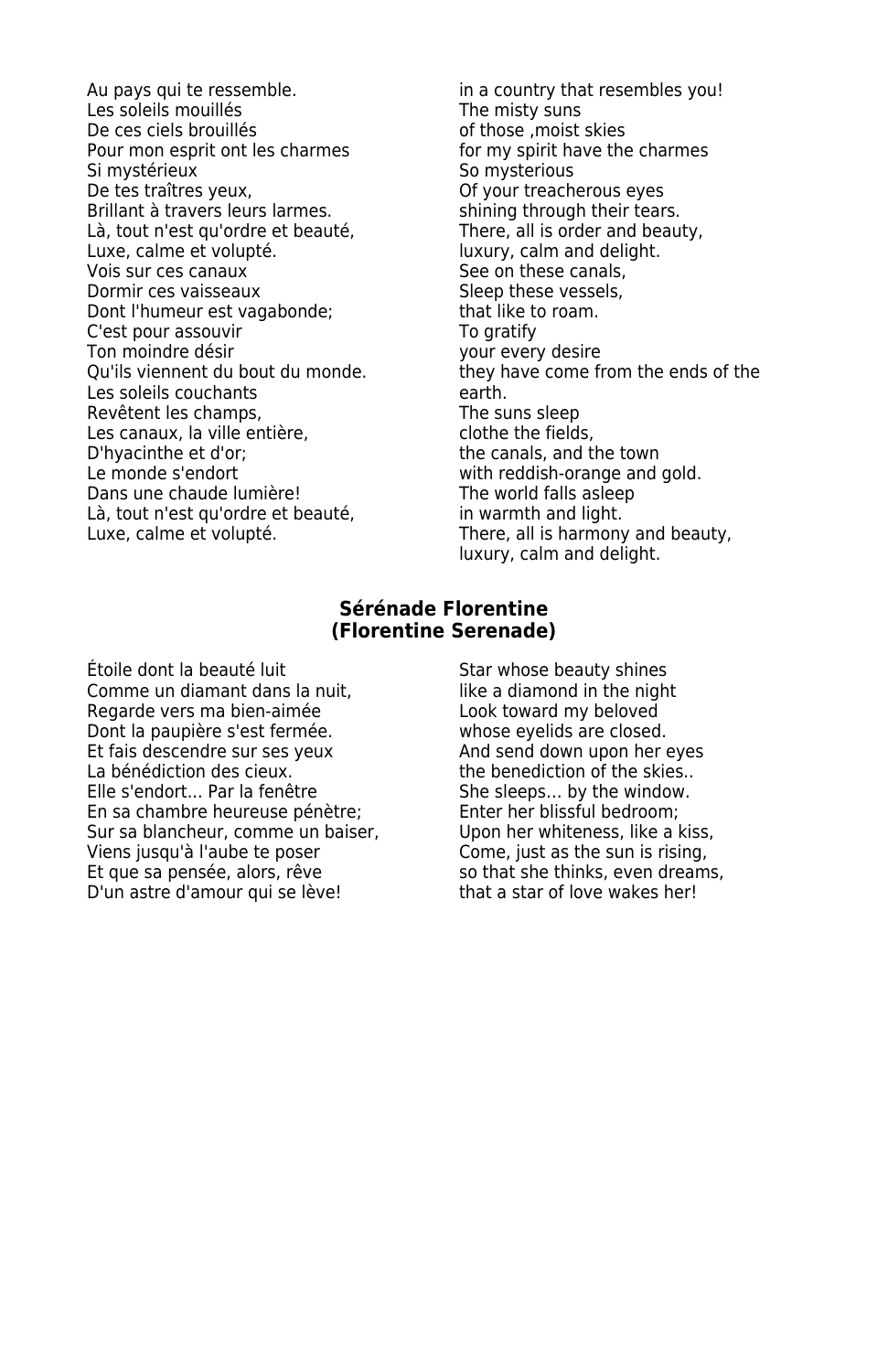### **Élégie (Elegy)**

Oh! ne murmurez pas son nom! Oh! do not whisper his name! Qu'il dorme dans l'ombre, Let it sleep in the shade,

dépouille. **Remains.** Remains.

nos larmes, shed, shed, shed, shed, shed, shed, shed, shed, shed, shed, shed, shed, shed, shed, shed, shed, shed, shed, shed, shed, shed, shed, shed, shed, shed, shed, shed, shed, shed, shed, shed, shed, shed, shed, shed,

Comme la rosée de la nuit, Like the dew of the night,

Mais la rosée de la nuit, bien qu'elle qrass. pleure **But the dew of the night, though it** But the dew of the night, though it

Qu'elle pleure en silence, weeps,

Fera briller la verdure sur sa couche Though it weeps in silence, Et nos larmes, en secret répandues, Will make the verdure on his resting Conserveront sa mémoire fraîche et place glitter, verte dans nos coeurs. And our tears, shed in secret,

Où froide et sans honneur repose sa Where cold and without glory rest his

Muettes, tristes, glacées, tombent Silent, sad and cold, fall the tears we

qui sur sa tête humecte la gazon; Which over his head moistens the

Will keep his memory fresh and green in our hearts.

#### **I fauni (The Fauns)**

S'odono al monte i saltellanti rivi **Christian Christiane en Cone** hears in the hills the bubbling Murmureggiare per le forre astruse, brooks<br>S'odono al bosco gemer cornamuse Murmu

E i fauni in corsa per dumeti e clivi,<br>Erti le corna sulle fronti ottuse. Erti le corna sulle fronti ottuse, entity are with the chirp of merry fifes.<br>Bevono per lor nari camuse entity are all all the fauns racing over hil

Filtri sottili e zeffiri lascivi.<br>E. mentre in fondo al gran coro

alberato foreheads,<br>Piange d'amore per la vita bella home brink throu La sampogna dell'arcade pastore, mostrils<br>Contenta e paurosa dell'agguato, mostrile p Contenta e paurosa dell'agguato, Subtle potions and lascivious winds.<br>Fugge ogni ninfa più che fiera snella. And, while beneath the great choir c Ardendo in bocca come ardente fiore. trees,

Murmuring through the dark ravines, Con garrito di pifferi giulivi.<br>
E i fauni in corsa per dumeti e clivi, 
the bagpipes

the bagpipes

Let i fauni in corsa per dumeti e clivi,

And the fauns racing over hills and through thickets.

E, mentre in fondo al gran coro Their horns erect above their broad alberato

Drink through their blunt, upturned

And, while beneath the great choir of

They weep, for love of the beautiful life:

The bagpipes of the arcadian shepherd.

Happy and fearful of the impending ambush,

The nymphs flee, faster than wild gazelles,

Their ardent lips like blazing flowers!

#### **Musica in Horto (Garden Music)**

Uno squillo di cròtali clangenti A blast of finger-cymbals clashing Rompe in ritmo il silenzio dei roseti, entich prithmically<br>Mentre in fondo agli aulenti orti entical primatuates the silence of the rose Mentre in fondo agli aulenti orti

Gorgheggia un flauto liquidi lamenti. While at the While at the end of the end of the end of the end of the en<br>La melodia, con tintinnio d'argenti, secretoria en orchards La melodia, con tintinnio d'argenti,

segreti<br>Gorgheggia un flauto liquidi lamenti. While at the end of fragrant, secret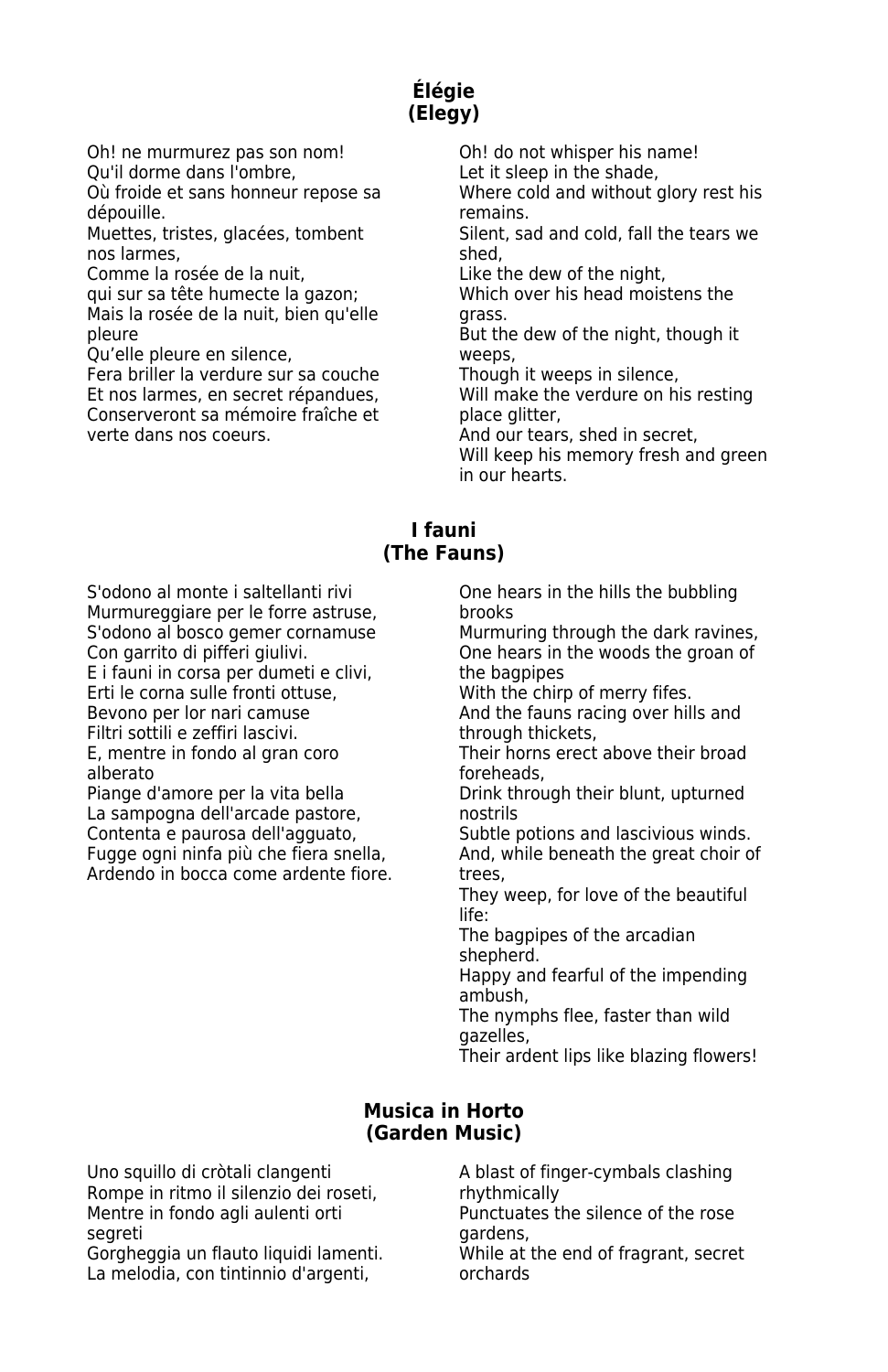Par che a vicenda s'attristi e s'allieti, A flute pours out its liquid Ora luce di tremiti inquieti,<br>Or diffondendo lunghe ombre dolenti: <br>The melody, with silver Or diffondendo lunghe ombre dolenti:

Cròtali arguti e canne variotocche! Shifts between sa Shifts between saddening in the Shifts between saddening in the United Shifts becoming joyful; Una gioia di cantici inespressi Per voi par che dai chiusi orti Now shining with flickering, flaring rampolli, light,

Ghirlande al cuor degli intimi recessi, many-sounding pipes!<br>S'apron le rose come molli bocche! A joy of songs unexpressed S'apron le rose come molli bocche!

cymbal-hissing<br>Shifts between saddening and Now casting long sorrowful shadows: molli Ringing finger-cymbals and<br>Ghirlande al cuor degli intimi recessi, many-sounding pipes! for you gushes forth from the orchards, And at the top of the rosebushes, that weave garlands At the heart of the intimate nooks, The roses open like soft mouths!

#### **Egle (Aegle)**

Frondeggia il bosco d'uberi verzure, The forest is heavy with leaves and Volgendo i rii zaffiro e margherita: fruit, Per gli archi verdi un'anima romita The brooks are shimmering in daisy Cinge pallidi fuochi a ridde oscure. The and sapphire: E in te ristretta con le mani pure Under the green arches a lonely soul Tu danzi, Egle, con languide misure. pure E a te candida e bionda tra li ninfe, As the pure fountains of life itself, D'ilari ambagi descrivendo il verde, Veiled in clothes of sun and shadow Sotto i segreti ombracoli del verde, you dance, Aegle, with spiritless Ove la più inquïeta ombra s'attrista, steps. Perle squillanti e liquido ametista And toward you, white and blonde Volge la gioia roca delle linfe. The samong the nymphs,

Come le pure fonti della vita, Circles pale flames in hidden dances. Di sole e d'ombre mobili vestita And with quiet intensity and hands as

Merrily dancing like fluttering leaves, Under the secret shadows of the leaves,

Where the most restless spirit saddens,

In translucent pearl and liquid amethyst

Flows the raw rapture of the amber.

#### **Acqua (Water)**

Acqua, e tu ancora sul tuo flauto lene Water, once again your mellow flute<br>
Intonami un tuo canto variolungo, Plays to me your varying song, Intonami un tuo canto variolungo, Plays to me your varying song,<br>Di cui le note abbian l'odor del fungo. Nhose notes seem like the smell of Di cui le note abbian l'odor del fungo, Del musco e dell'esiguo capelvenere, mushrooms,<br>Sì che per tutte le sottili vene, on Dof moss and of sleek, silken Sì che per tutte le sottili vene, Silomoss and Of moss and Of moss and Silvene in the sleep.<br>Silomos and the sleep of the silken maiden-hair. Onde irrighi la fresca solitudine,<br>Il tuo riscintillio rida e sublùdii Al gemmar delle musiche serene. That refresh the lonely places,<br>Acqua, e, lungh'essi i calami volubili Your sparkling presence laughs and Acqua, e, lungh'essi i calami volubili Movendo in gioco le cerulee dita, metallie pripples

So that along all the tiny streams<br>That refresh the lonely places,